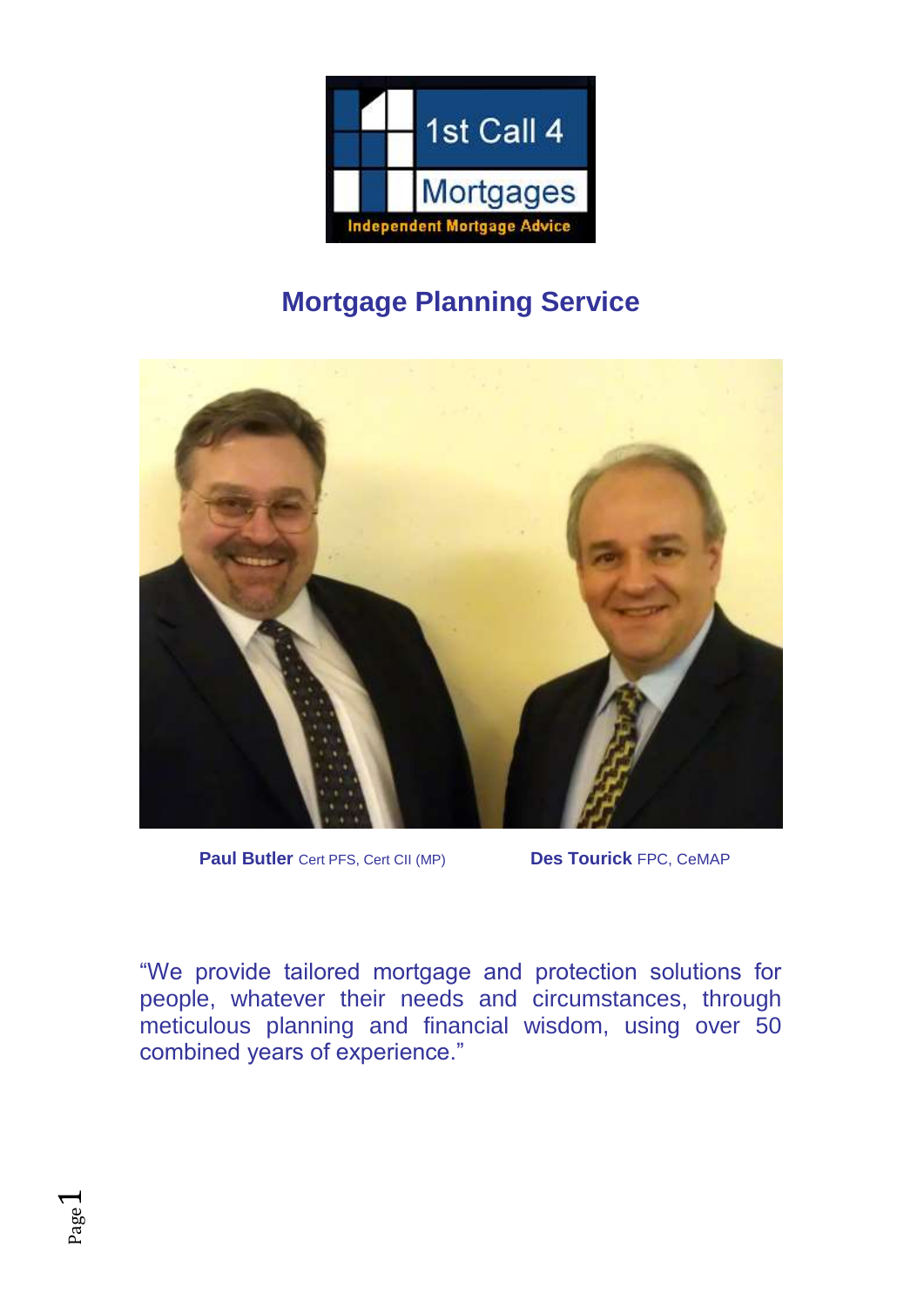# **Background information**

Recent changes in the financial sector has led to a dramatically different landscape for mortgage borrowers. Securing an appropriate mortgage has become far more difficult than before, yet the need for informed specialist advice has never been greater.

We want to help you make the right informed decisions in executing your mortgage arrangements. We do so by creating a **Personal Mortgage Plan,**  having carefully considered your current circumstances, needs and future plans. Having an intimate knowledge of lender's working practice and policy ensures that we are able to present your case in the best light, in the aim of securing the most suitable mortgage for you.

It is this care and attention to detail that has seen us obtain new business whilst others fall by the wayside, and continually receive satisfied client testimonials on a regular basis.

We offer a very personal and private service to clients approaching us directly or having been referred by professional firms of Accountants, Solicitors, Financial Advisers and Estate Agents.

We do not work like a high street 'broker'; that is, we don't simply search for the latest '2 year fixed rate' or whatever is in vogue. That's a job you can easily do yourself on the internet, without the help of a professionally qualified person. Our role is to act as your '**Mortgage Planner**'; creating a financial strategy that caters for your immediate needs, yet able to evolve with your changing circumstances throughout the whole term of your home ownership. It is this strategy that has enabled us to form many long-term relationships, some now over 20 years old.

Once we have created your **Personal Mortgage Plan**, you have the option of appointing us to implement any recommendations, or you are welcome to sort matters yourself.

Please read on to find out how we can help you, and what the cost is for our services.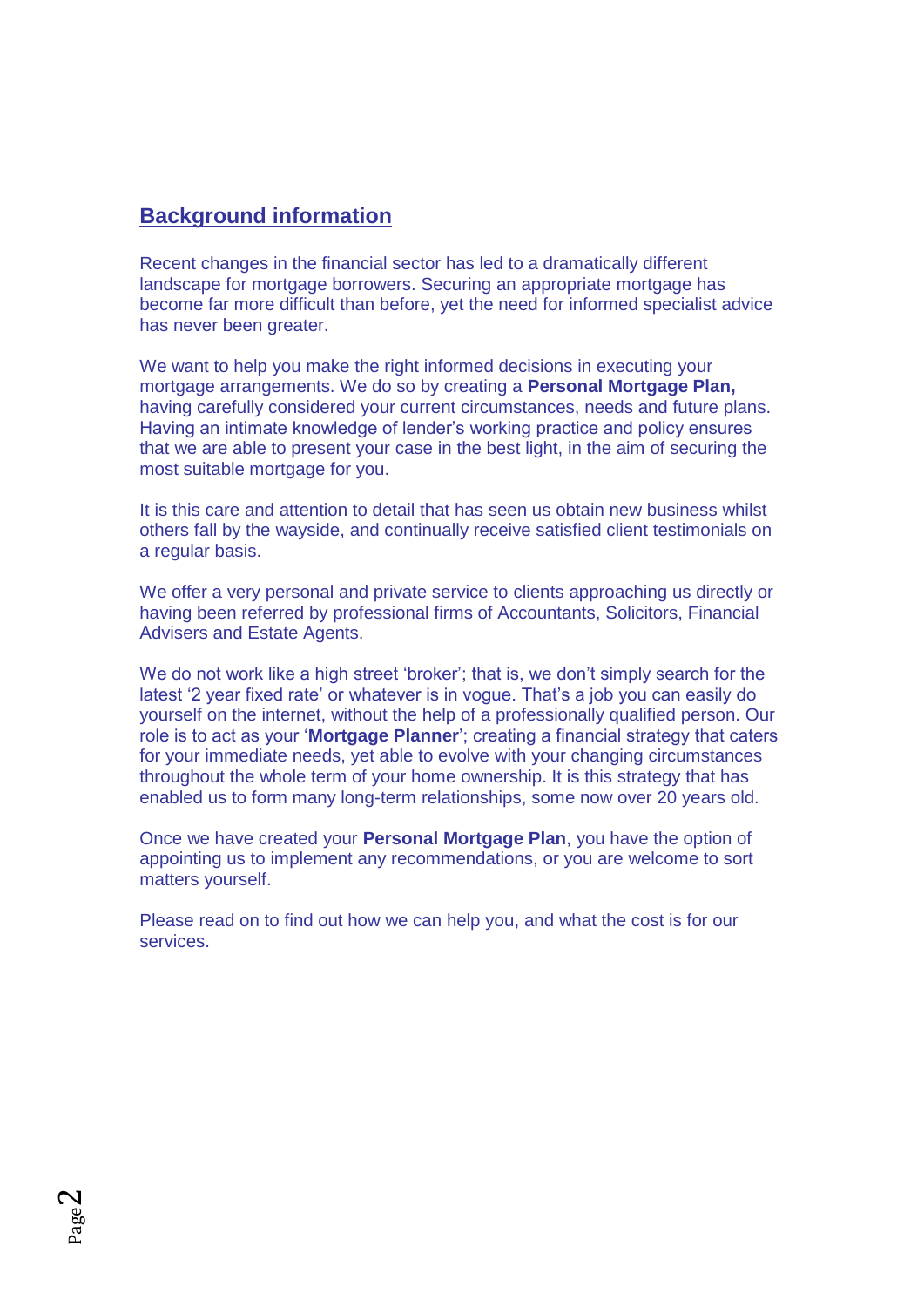# **Mortgage Planning**

There are 3 defined stages in the creation of your **Personal Mortgage Plan**…

- 1) Completion of the Client Questionnaire
- 2) (a) Analysis, Research, and (b) the Personal Recommendation
- 3) Implementation of our recommendation

# **1. Client Questionnaire**

Completing a Client Questionnaire will allow us to fully understand your needs, aims and personal circumstances, enabling us to advise you properly. It is also a legal requirement of our regulator, The Financial Services Authority, for us to establish the affordability of any mortgage with you.

Together, we will explore key areas such as establishing a budget, your credit history, the property in question, and most crucially, your plans for the future. We will also discuss how to protect you and your family against losing your home through ill health, unemployment or death.

The completion of your Client Questionnaire takes place after our initial discussion, and may be carried out over the phone ,or via email if more convenient. You may wish to complete it yourself at your own convenience and return to us, and we will act on the information you have provided in good faith, although you will have to prove all material facts before we are able to transact any mortgage application for you

# **2.a Analysis & Research**

This is carried out using specialist software that is far more sophisticated than any internet site, and is only available to authorised firms of mortgage intermediaries. The software systems are updated every working day and will reflect the mortgage marketplace for that day only. we will research the options open to you, considering all of the lenders in the country, including those who do not deal via intermediaries. We often have access to exclusive mortgage products that are not available to the public directly or through other mortgage intermediaries. We will also discuss your case particulars with potential lenders (without mentioning any personal details at this stage) to filter down the possibilities open to you.

# **2.b Personal Recommendation**

Your **Personal Mortgage Plan** will be written, and emailed to you for consideration.

For re-mortgaging: Our recommendation could be to do nothing, to stay with your existing lender and product. Alternatively, we may suggest a switch of products within the same lender, or perhaps a move to a new lender and completely different product.

If you are purchasing a new property, we will research the whole marketplace, of every UK mortgage lender, and determine which lender and which product is the most suited for your personal needs and circumstances.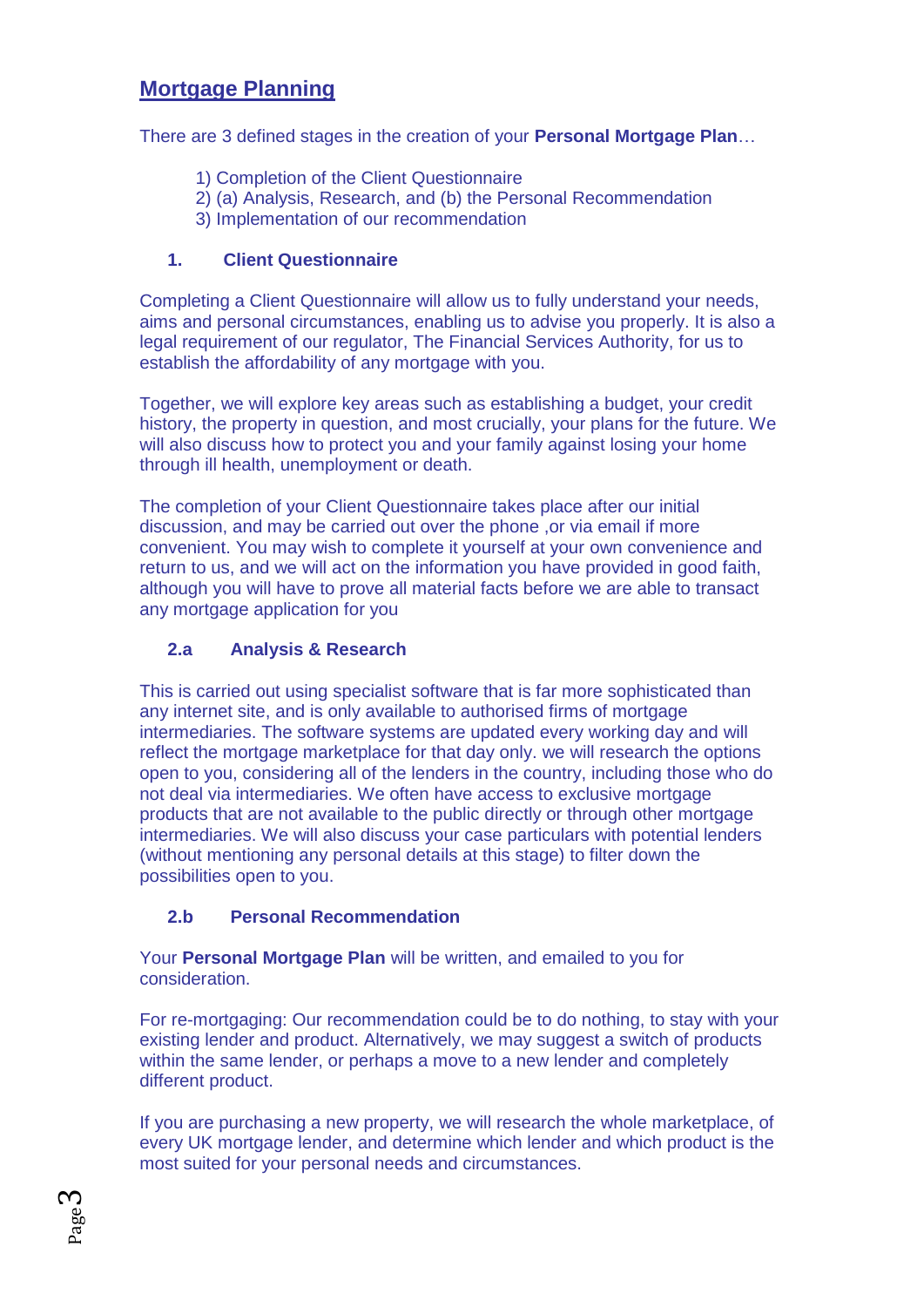**The fee for creating your Personal Mortgage Plan:** 

 **£200: New clients dealing with us for the first time** 

 **£150: Existing clients returning to us**

The fee is your investment to ensure that you end up with the right mortgage, and have the right on-going strategy for the lifetime of your mortgage. It usually represents about 1 or 2 weeks worth of mortgage repayments, which is fairly low for an arrangement that could last 25 years or more!

(The fee for creating the Personal Mortgage Plan up to this stage could be subject to VAT. If you chose not to follow through to the Implementation stage, VAT might be payable on the above amount.)

# **3. Implementation of the recommendation**

If you accept our recommendation of a particular mortgage, you will have the choice of

#### **Either;**

A) Applying directly to the lender yourself. In some cases, the mortgage product recommended may only be available directly from the lender, not through Mortgage Brokers such as ourselves, so the lender will insist that you deal with their own staff, who will handle your application themselves. **We will be unable to get involved any further in respect of the mortgage application.** (At this stage you will be invoiced for £200 for creating your Personal Mortgage Plan.)

#### **Or;**

B) Where we are able to make the arrangements, we will be pleased to handle everything for you, from application through to completion.

The Mortgage Implementation service includes:

# **1. Application**

We will guide your mortgage application through the credit checking and underwriting process with the lender, tackling any obstacles that may arise.

# **2. Mortgage Offer**

We will handle everything through to achieving a satisfactory formal Mortgage Offer, checking that it meets your expectations.

# **3. Legal Exchange to Completion**

The legal part of purchasing or refinancing a property can be the longest and most frustrating. We aim to ease matters for you by closely liaising with your Solicitor and Estate Agent or property developer, right through to legal completion and the release of mortgage monies from the lender.